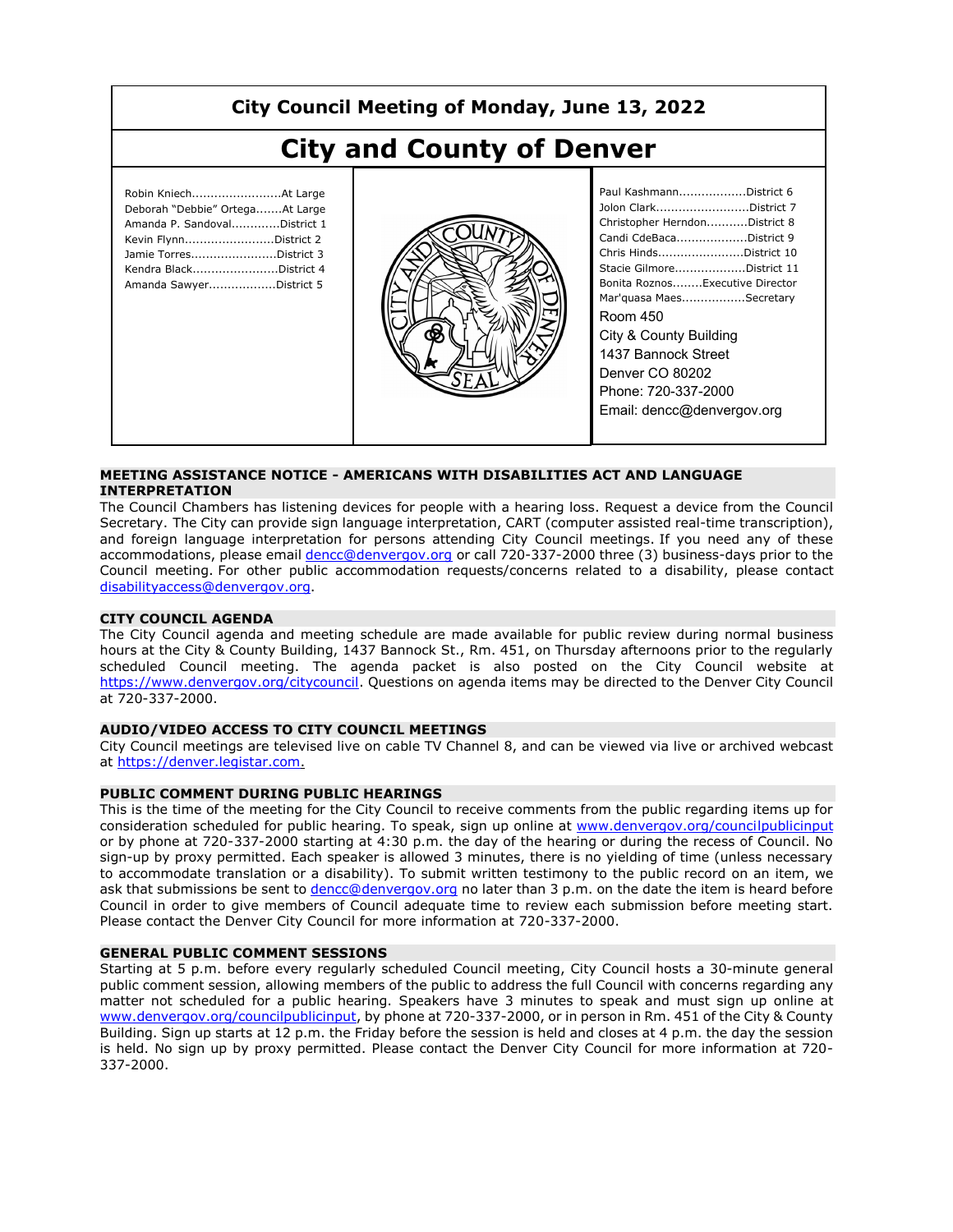### **PLEDGE OF ALLEGIANCE**

#### **LAND ACKNOWLEDGEMENT**

**ROLL CALL**

#### **APPROVAL OF THE MINUTES**

22-0722 [Minutes of Monday, June 6, 2022](http://denver.legistar.com/gateway.aspx?m=l&id=/matter.aspx?key=21789)

#### **COUNCIL ANNOUNCEMENTS**

Pursuant to §3.3.4 of the City Charter, all of tonight's business is moved to Monday, June 20, 2022.

#### **PRESENTATIONS**

#### **COMMUNICATIONS**

22-0721 A letter dated June 3, 2022, from Brendan J. Hanlon, Manager of Finance, [notifying City Council of the Department of Finance's intent to issue Airport System](http://denver.legistar.com/gateway.aspx?m=l&id=/matter.aspx?key=21788)  Revenue Bonds, Series 2022, for and on behalf of its Department of Aviation, in an amount not to exceed \$1.8 billion.

### **PROCLAMATIONS**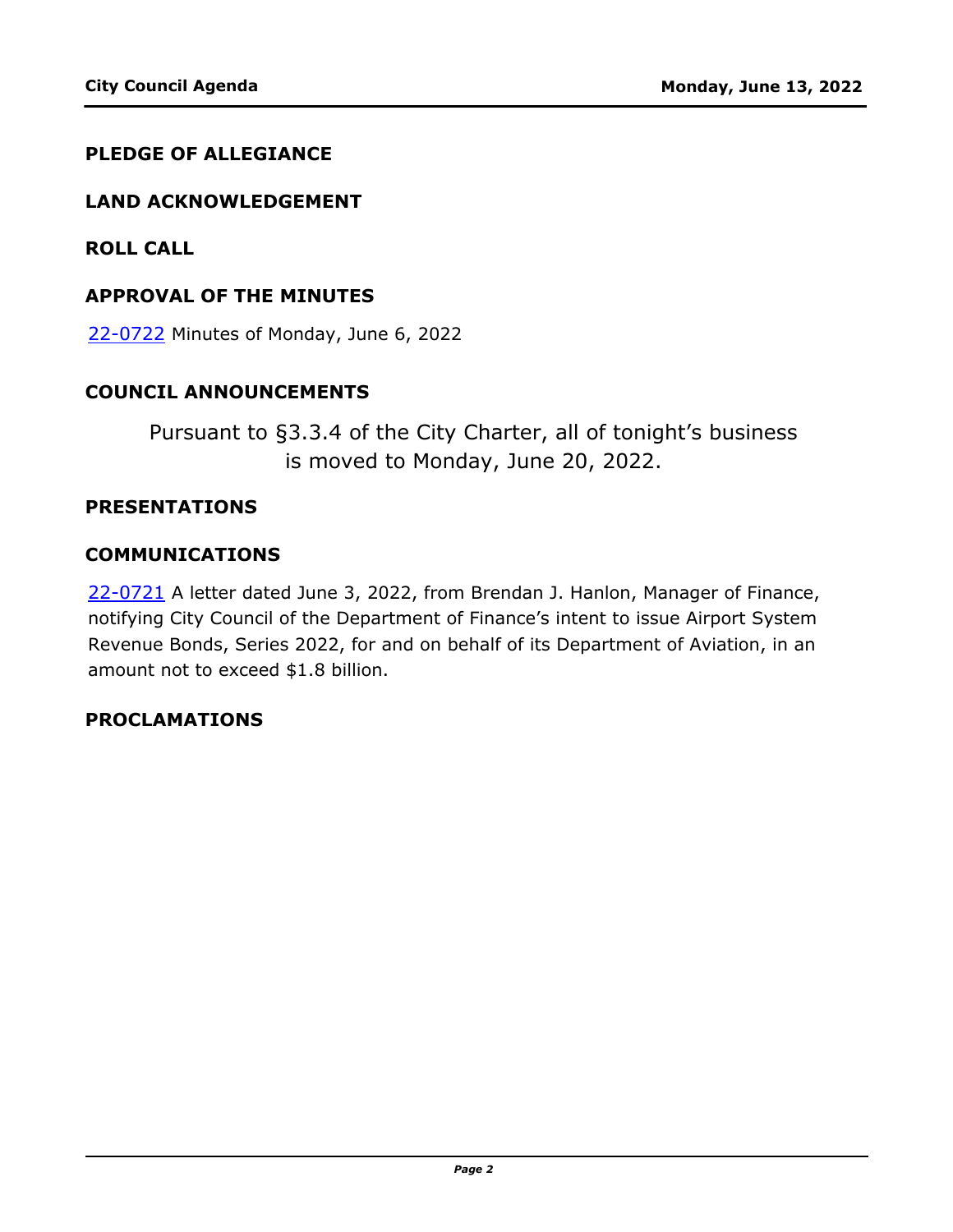### **RESOLUTIONS**

#### **Finance & Governance Committee**

## 22-0557 **A resolution approving a proposed Sixth Amendment to Emergency Occupancy Agreement between the City and County of Denver and JBK Hotels, LLC to provide temporary housing for individuals experiencing homelessness during the COVID-19 health crisis.**

Amends an occupancy agreement with JBK Hotels, LLC doing business as Aloft, by [adding \\$2,447,200 for a new total of \\$13,267,500 and six \(6\) months for a new end](http://denver.legistar.com/gateway.aspx?m=l&id=/matter.aspx?key=21624)  date of 12-31-2022 to provide 140 rooms to people experiencing homelessness during the COVID-19 crisis, in Council District 9 (FINAN-202262777). The last regularly scheduled Council meeting within the 30-day review period is on 6-27-22. The Committee approved filing this item at its meeting on 5-24-22. Councilmember Ortega called this item out at the 6-6-22 meeting for a one-week postponement to 6-13-22.

## 22-0558 **A resolution approving a proposed Sixth Amendatory Agreement between the City and County of Denver and JBK Hotels, LLC to provide meal services at a hotel for individuals experiencing homelessness during the COVID-19 health crisis.**

Amends a food service agreement with JBK Hotels, LLC, doing business as Aloft, by adding \$644,000 for a new total of \$3,339,700 and six (6) months for a new end date of 12-31-2022 to provide food services to those people experiencing homelessness during the COVID 19 crisis staying at a hotel in Council District 9 [\(FINAN-202262776\). The last regularly scheduled Council meeting within the 30-day](http://denver.legistar.com/gateway.aspx?m=l&id=/matter.aspx?key=21625)  review period is on 6-27-22. The Committee approved filing this item at its meeting on 5-24-22. Councilmember Ortega called this item out at the 6-6-22 meeting for a one-week postponement to 6-13-22.

### **BILLS FOR INTRODUCTION**

#### **BILLS FOR FINAL CONSIDERATION**

#### **RECAP OF BILLS TO BE CALLED OUT**

#### **PRE-RECESS ANNOUNCEMENT**

**RECESS**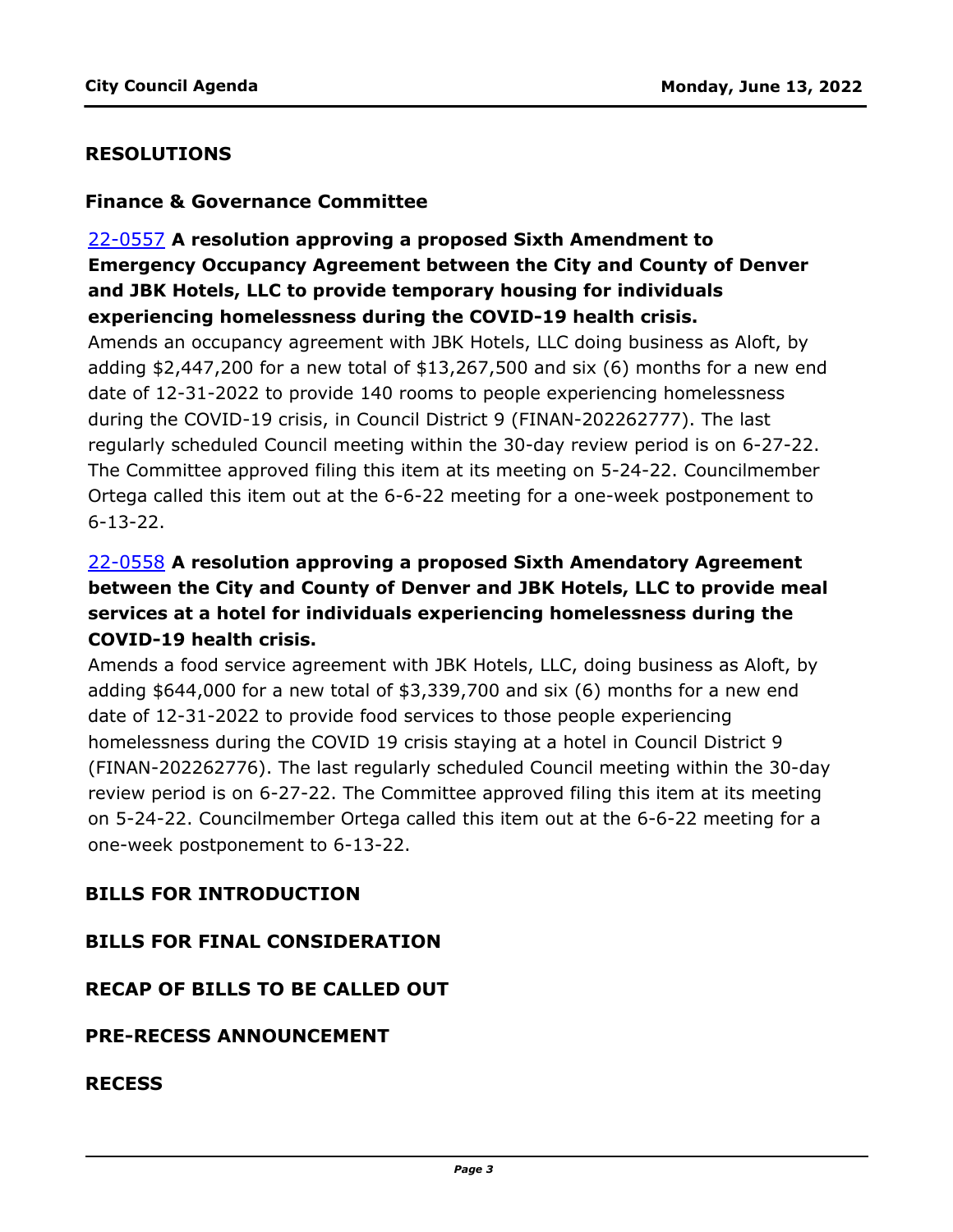## **COUNCIL RECONVENES AND RESUMES ITS REGULAR SESSION**

### **PUBLIC HEARINGS - BILLS FOR FINAL CONSIDERATION**

### **PRE-ADJOURNMENT ANNOUNCEMENT**

## **ADJOURN**

## **PENDING**

FOR 6-20-22:

## 22-0471 **A bill for an ordinance changing the zoning classification for 2070 South Franklin Street in University.**

[Approves a map amendment to rezone property from U-SU-C to U-SU-B1 \(allows for](http://denver.legistar.com/gateway.aspx?m=l&id=/matter.aspx?key=21538)  an accessory dwelling unit), located at 2070 S. Franklin Street in Council District 6. The Committee approved filing this item at its meeting on 5-3-22.

## **Final Consideration 6-20-22 | Required Public Hearing**

## 22-0475 **A bill for an ordinance changing the zoning classification for 850 South Tejon Street in Athmar Park.**

Approves a map amendment to rezone property from E-SU-Dx to E-SU-D1x (allows [for an accessory dwelling unit\), located at 850 S. Tejon St. in Council District 7. The](http://denver.legistar.com/gateway.aspx?m=l&id=/matter.aspx?key=21542)  Committee approved filing this item at its meeting on 5-3-22.

**Final Consideration 6-20-22 | Required Public Hearing**

## 22-0469 **A bill for an ordinance changing the zoning classification for 1895 North Quebec Street and 1800 North Oneida Street in South Park Hill.**

[Approves a map amendment to rezone property from CMP-EI, UO-3 to CMP-EI with](http://denver.legistar.com/gateway.aspx?m=l&id=/matter.aspx?key=21536)  waivers (campus zoning), located at 1895 N. Quebec Street and 1800 N. Oneida Street (and other associated addresses) in Council District 8. The Committee approved filing this item at its meeting on 5-3-22.

### **Final Consideration 6-20-22 | Required Public Hearing**